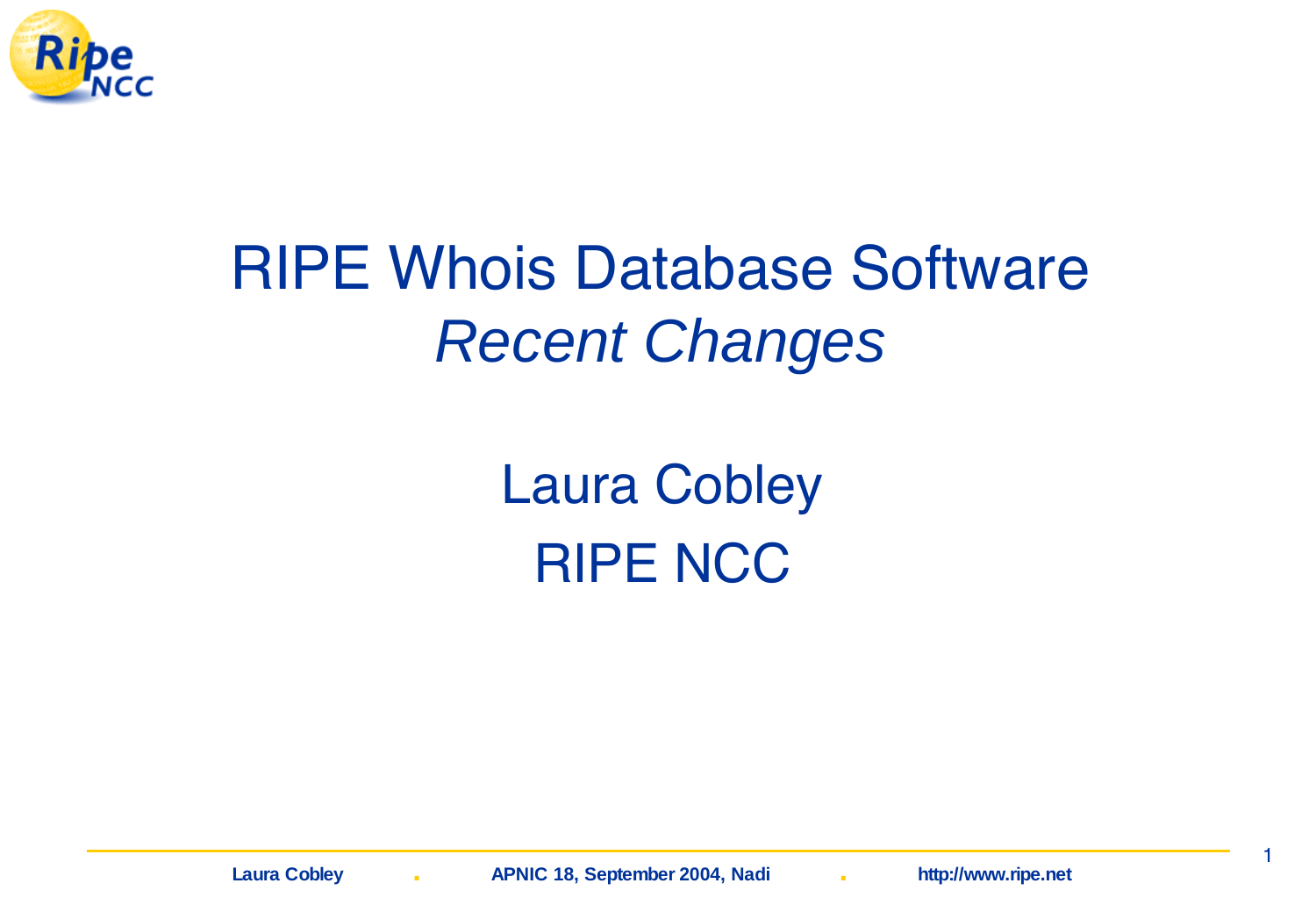

### X.509 Support

- Part of Improved Secure Communication System for RIPE NCC Members
- KEY-CERT class changed
- Update mechanisms updated
	- E-mail supports S/MIME
	- webupdates/syncupdates support client SSL certificates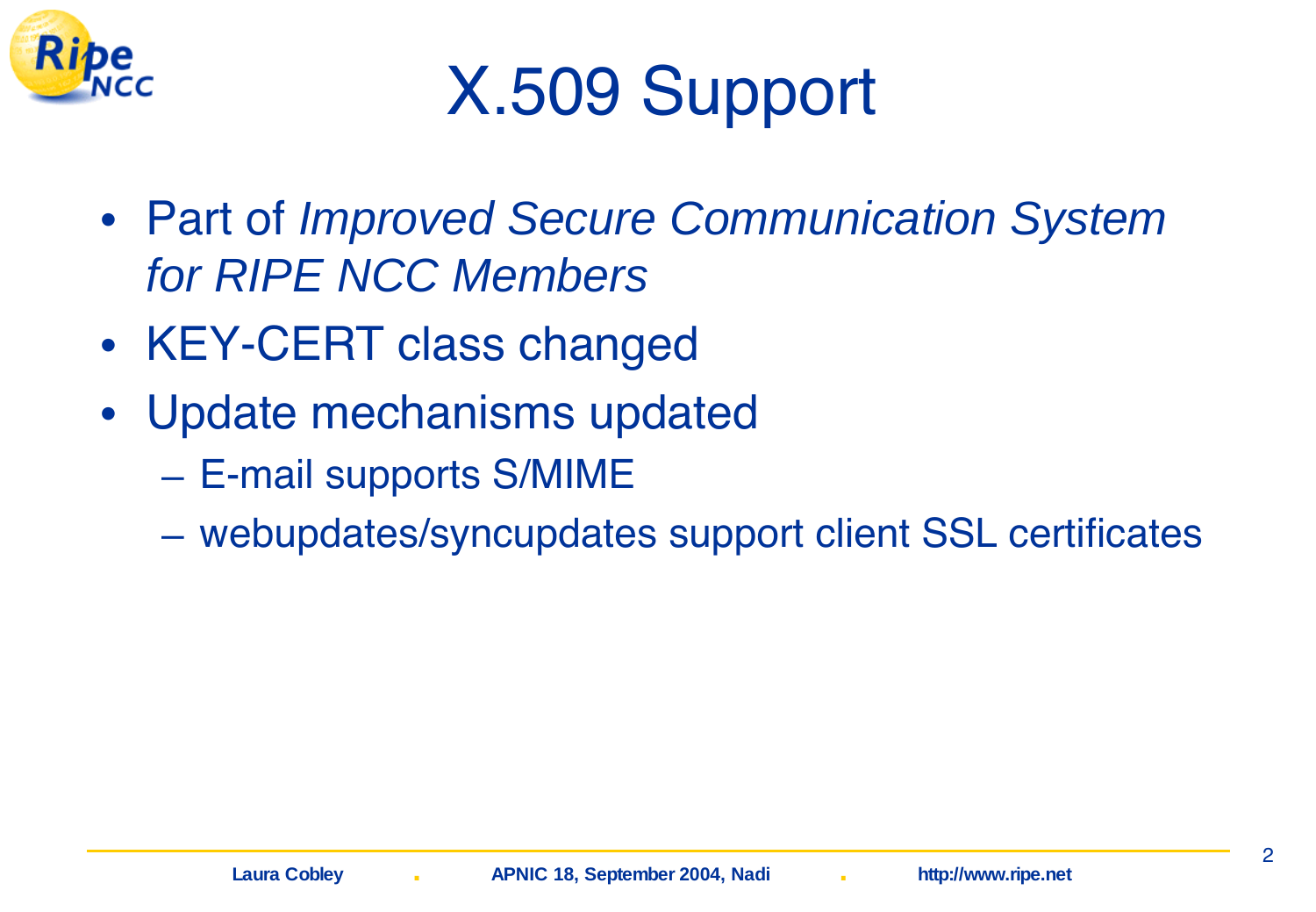

## Organisation Object Type

- Provides easy way of mapping resources
- May be linked to any object type, by "org:" attribute
- Queries
	- Lookup by handle or name
	- Inverse queries
	- Referenced organisations are returned by default
- Initial organisation objects
	- IANA, RIR, LIR organisation objects
	- Updated INETNUM, INET6NUM, and AS-BLOCK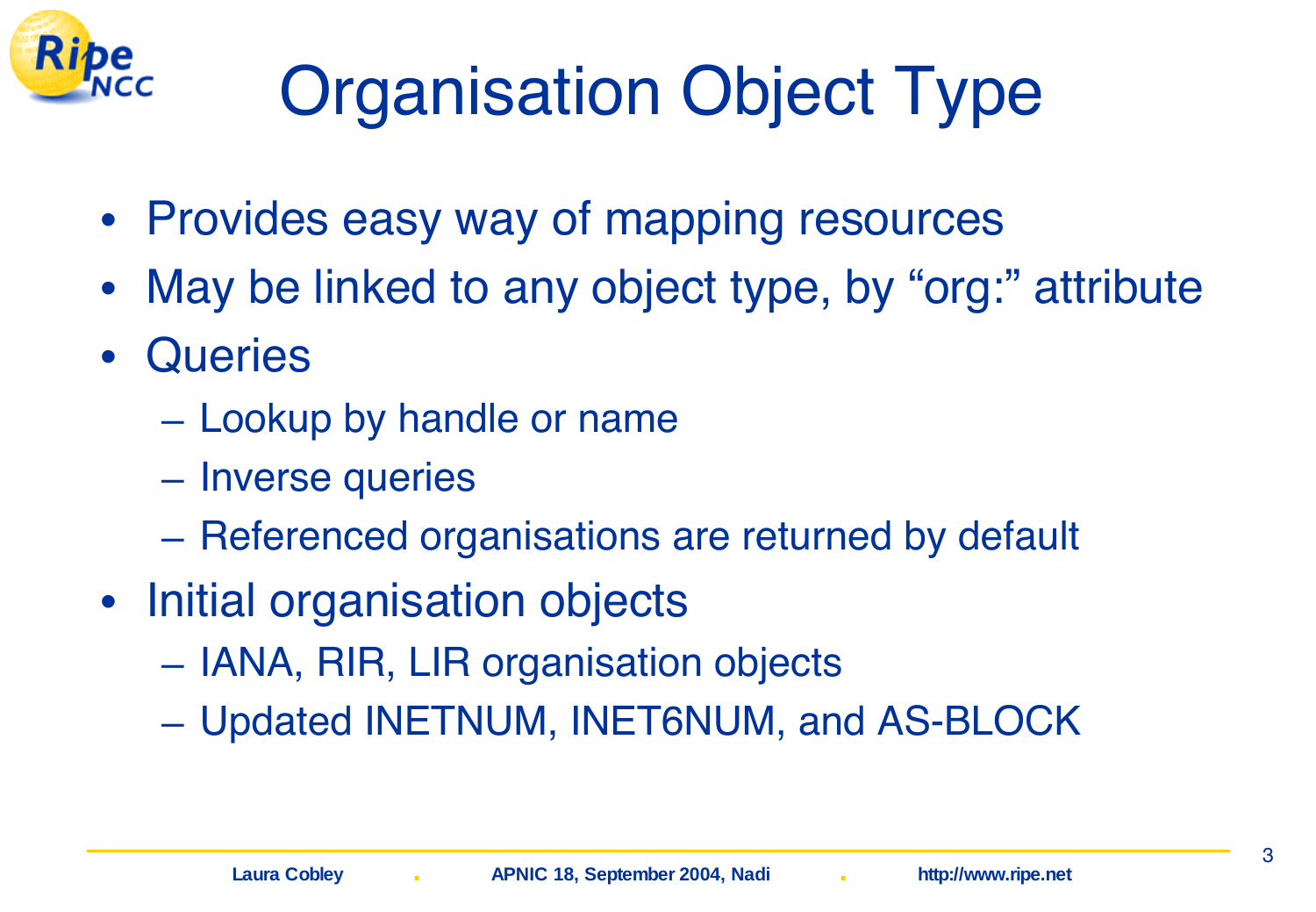

- DOMAIN objects, DNS zone files separate
- E-mail auto-inaddr@ripe.net
- Problems:
	- Separate interface for maintaining DNS
	- Direct database updates did not affect DNS
	- No support for web updates, X.509, etc.
	- Lack of full automation
	- Policy required significant work from LIRs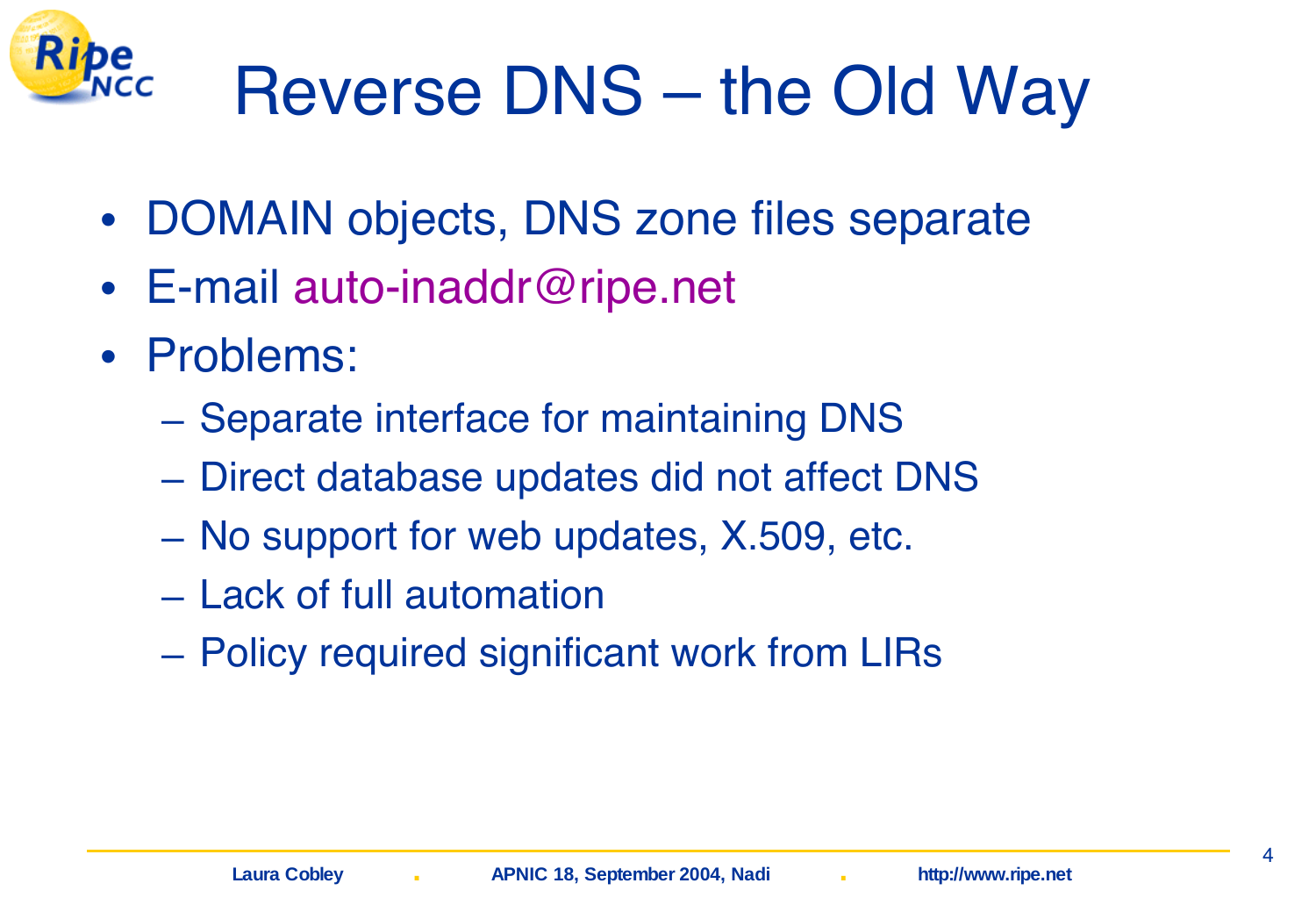#### Kibe Reverse DNS – the New Way

- DOMAIN objects are the sole source.
- DNS periodically rebuilt from the database.
- E-mail to auto-dbm@ripe.net
- Policy constraints reduced:
	- ALLOCATED space can be delegated
	- Non-LIR users can delegate space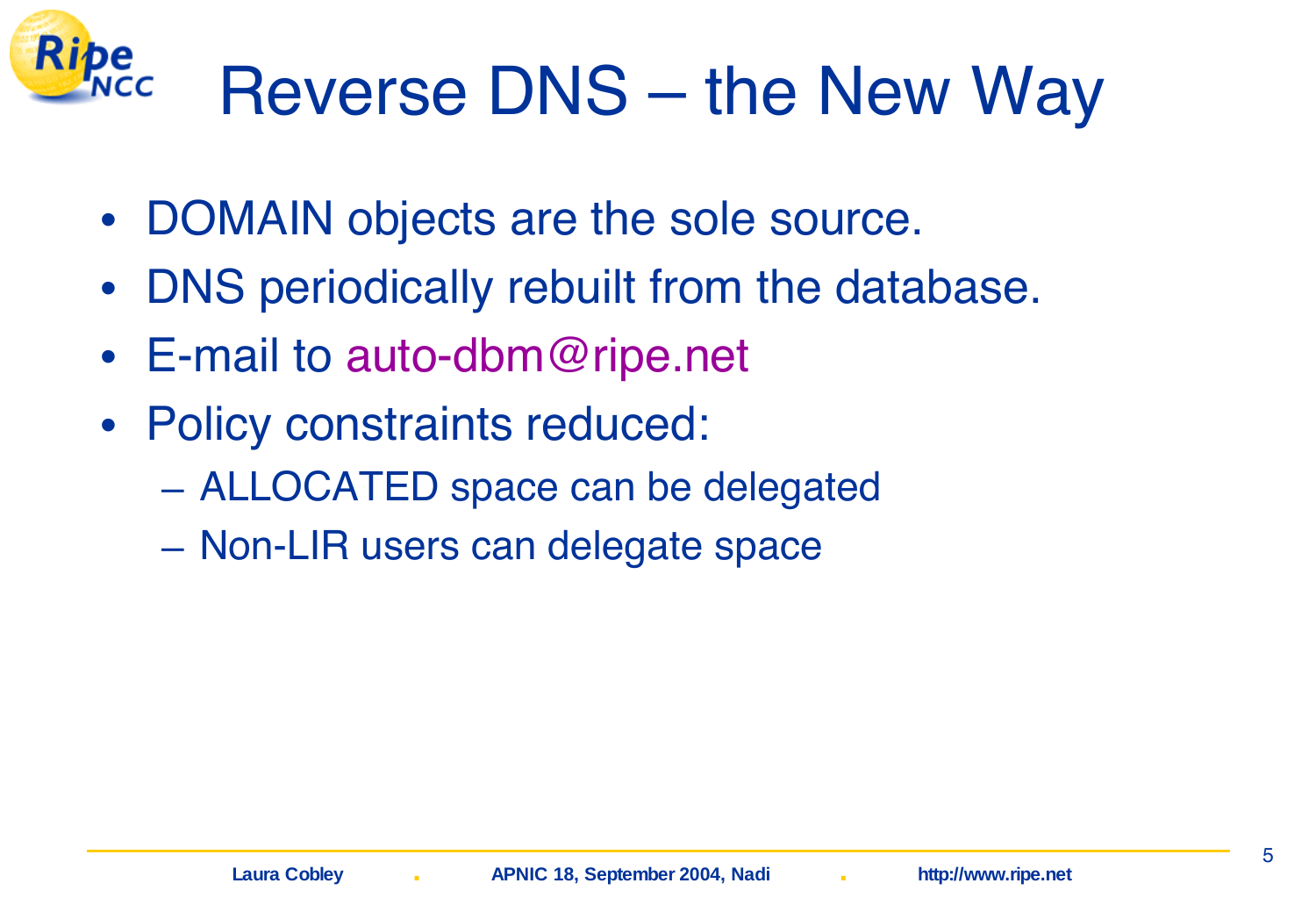# **Ripe**<br>None Authentication Deprecated

- Maintainers modified
	- "auth: NONE" removed
	- If necessary, password generated with MD5-PW
- RIPE-NCC-NONE-MNT
	- Changed to RIPE-NCC-LOCKED-MNT
	- Special URL sent to contacts to create new maintainer
- RIPE-NCC-RPSL-MNT
	- Password published in object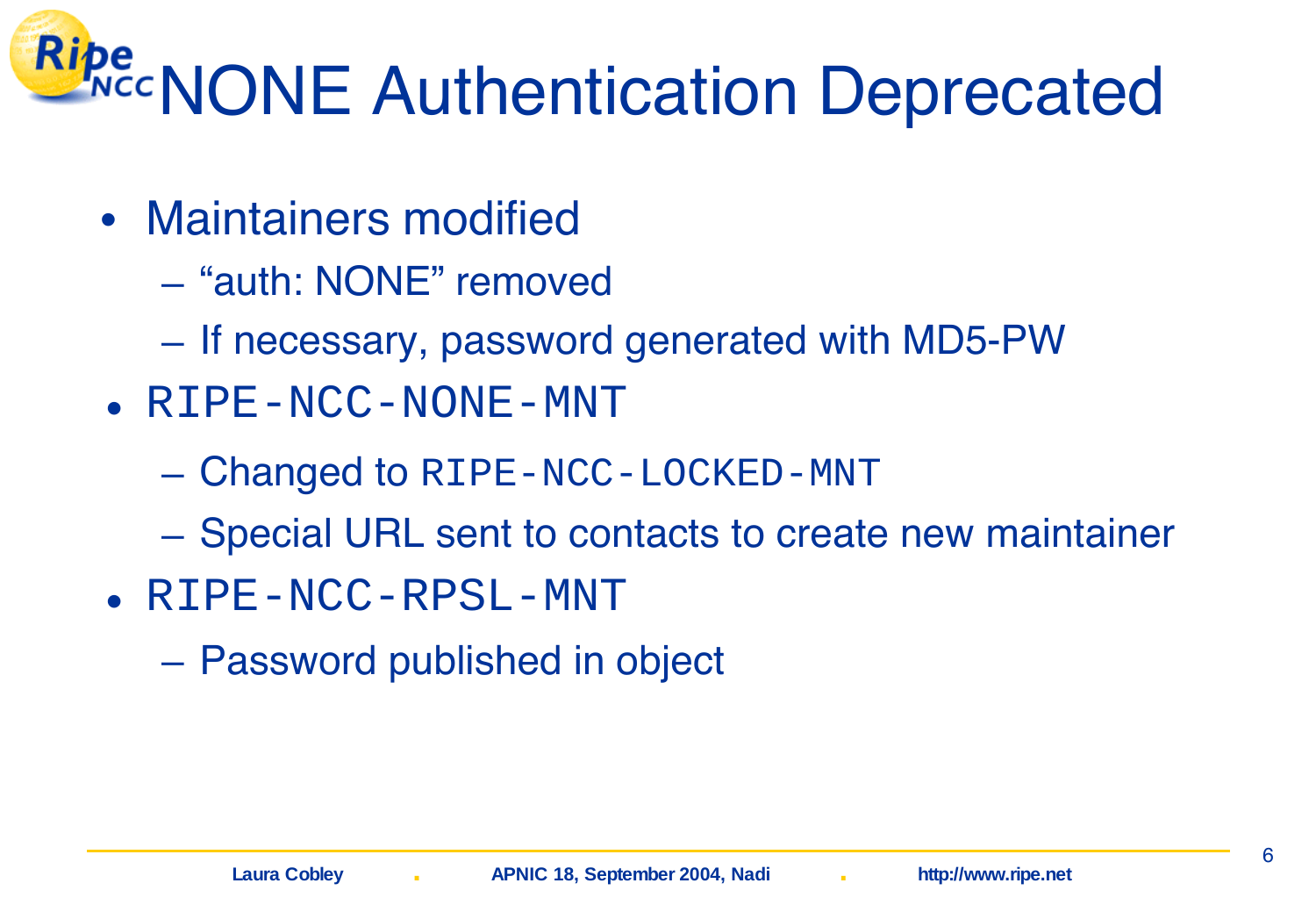

## Other Database Changes

- CIDR notation for INETNUM creation supported
- Prefix range lists for "mnt-routes:" implemented
- Overlapping INETNUM objects prevented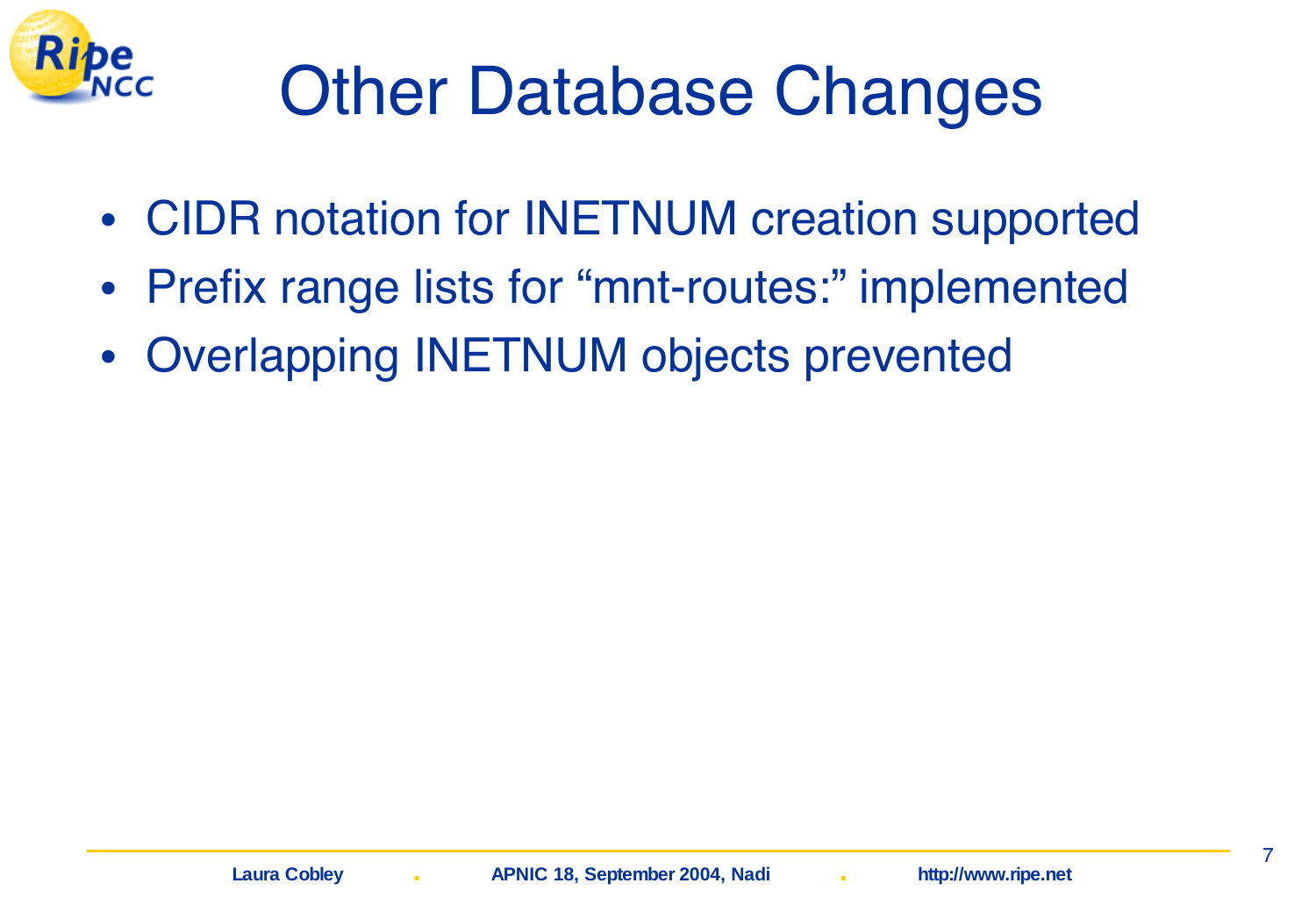## Ripe Contact, Further Information, etc.

- RIPE Database Working Group:
	- http://www.ripe.net/ripe/wg/db/index.html
- RIPE Whois Database Web Page:
	- http://www.ripe.net/db/
- RIPE-DBM:
	- ripe-dbm@ripe.net
- DataBase Re-Implementation Project:
	- dbrip@ripe.net